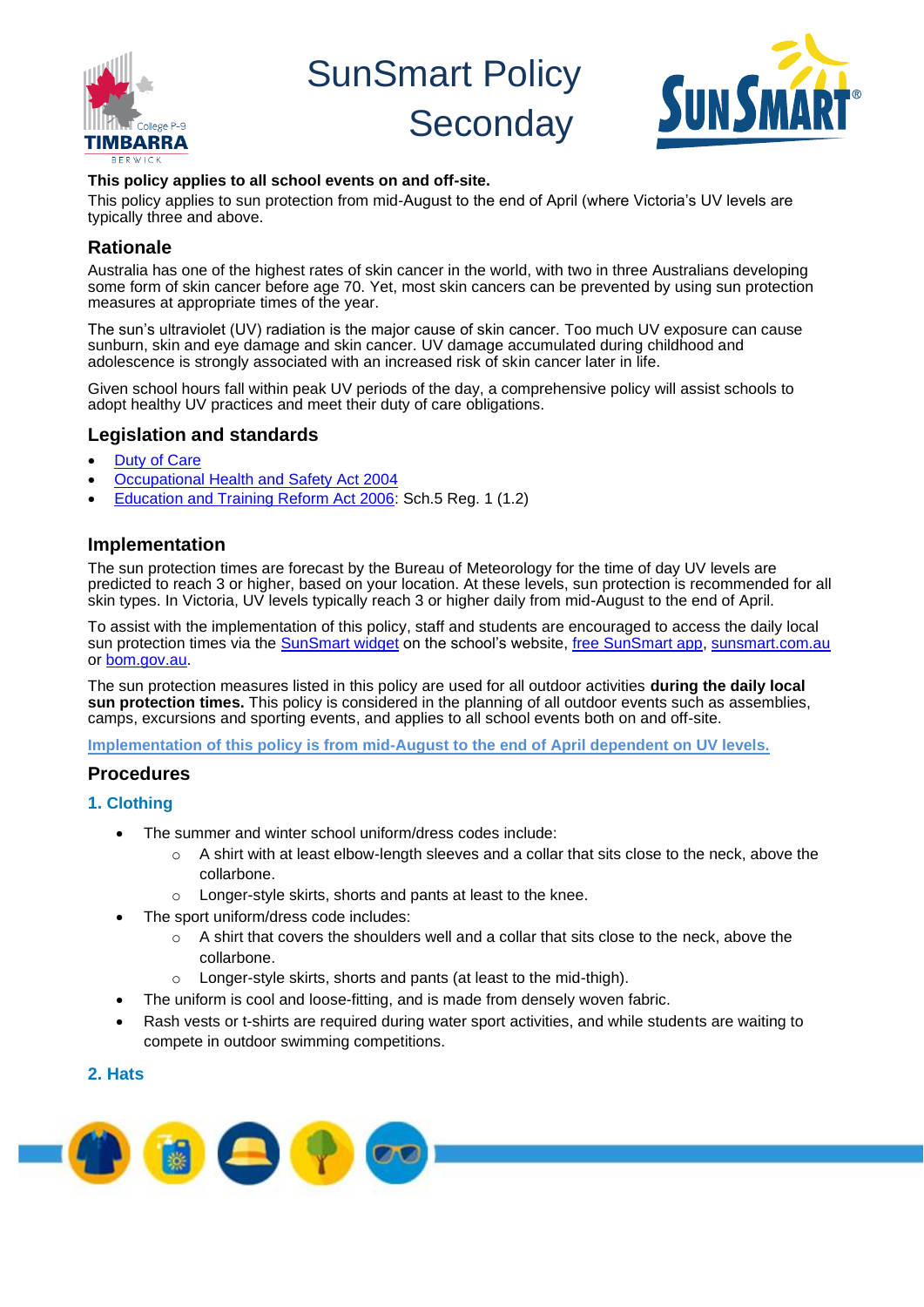• Students are required to wear broad-brimmed, bucket or legionnaire hats that protect their face, neck and ears, whenever they are outside. Caps and visors are not considered a suitable alternative.

## **3. Sunscreen**

- The school supplies SPF30 (or higher) broad-spectrum, water-resistant sunscreen for staff and students on special event days and students are reminded and encouraged to bring their own SPF30 (or higher) broad-spectrum, water-resistant sunscreen to school.
- Strategies are in place to remind and encourage students to use sunscreen, and staff provide time for students to apply sunscreen before going outdoors.
- The school community is educated about the correct use of sunscreen and the level of protection it provides (apply 20 minutes before going outdoors and reapply every 2 hours, or immediately after sweating or swimming).

#### **4. Shade**

- The school council/board ensures shade is available in the school grounds, particularly in areas where students congregate – for example, lunch areas, canteen, and outdoor lesson areas.
- The school council/board ensures shade provision is considered in plans for future buildings and grounds.
- The availability of shade is considered when planning all outdoor activities and excursions.
- Students are encouraged to use available areas of shade when outside, particularly if they do not have appropriate hats or outdoor clothing.

## **5. Sunglasses [if practical]**

• Where practical, students are encouraged to wear close-fitting, wrap-around sunglasses that meet the Australian Standard 1067 (Sunglasses: Category 2, 3 or 4) and cover as much of the eye area as possible.

## **6. Staff role-modelling and OHS**

- As part of OHS UV risk controls and role-modelling, staff:
	- o Wear a sun-protective hat, covering clothing and, if practical, sunglasses;
	- o Apply SPF30 (or higher) broad-spectrum, water-resistant sunscreen; and
	- o Seek shade whenever possible.
- SunSmart information is included in staff handbook/orientation materials.
- Staff are supported to access resources, tools and professional learning to enhance their knowledge and capacity to promote sun protection education across the curriculum.

## **7. Families and visitors**

- Families and visitors to the school are asked to do the following when outdoors:
	- o Wear a sun-protective hat, covering clothing and, if practical, sunglasses;
	- o Apply SPF30 (or higher) broad-spectrum, water-resistant sunscreen; and
	- o Seek shade whenever possible.
- The school's UV policy is easily accessible to staff, students and parents via school website and sent out to all families via the COMPASS portal.

#### **8. Learning**

• Students are encouraged to be involved in initiatives to promote and model sun protection measures to the whole school community.